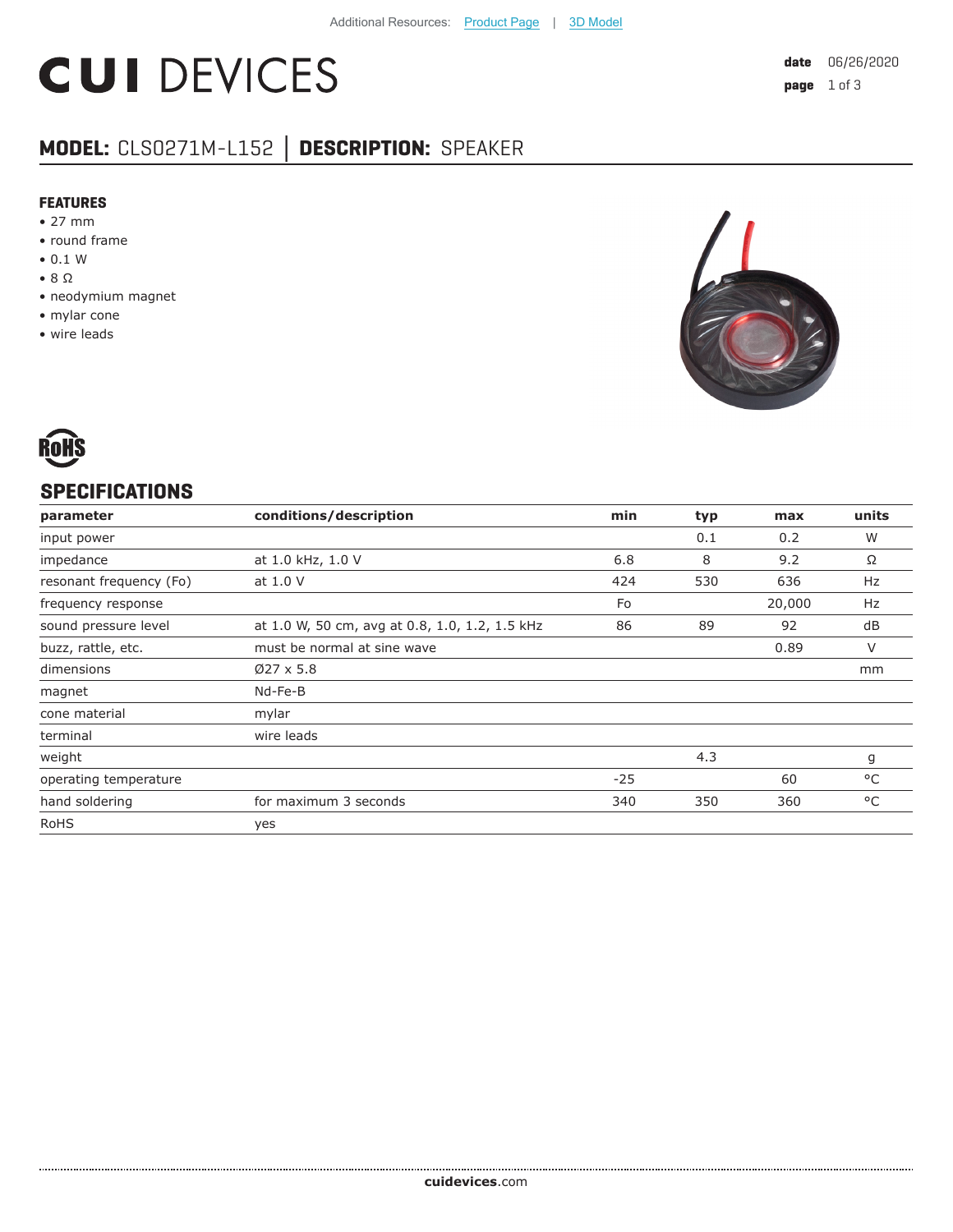### **MECHANICAL DRAWING**

units: mm

wire: UL1007 28 AWG length: 152 mm



#### **FREQUENCY RESPONSE CURVE**

| parameter             | conditions/description |  |
|-----------------------|------------------------|--|
| potentiometer range   | 50 dB                  |  |
| rectifier             | <b>RMS</b>             |  |
| lower limit frequency | 20 Hz                  |  |
| wr. speed             | 100 mm/sec             |  |
| zero level            | 60 dB                  |  |